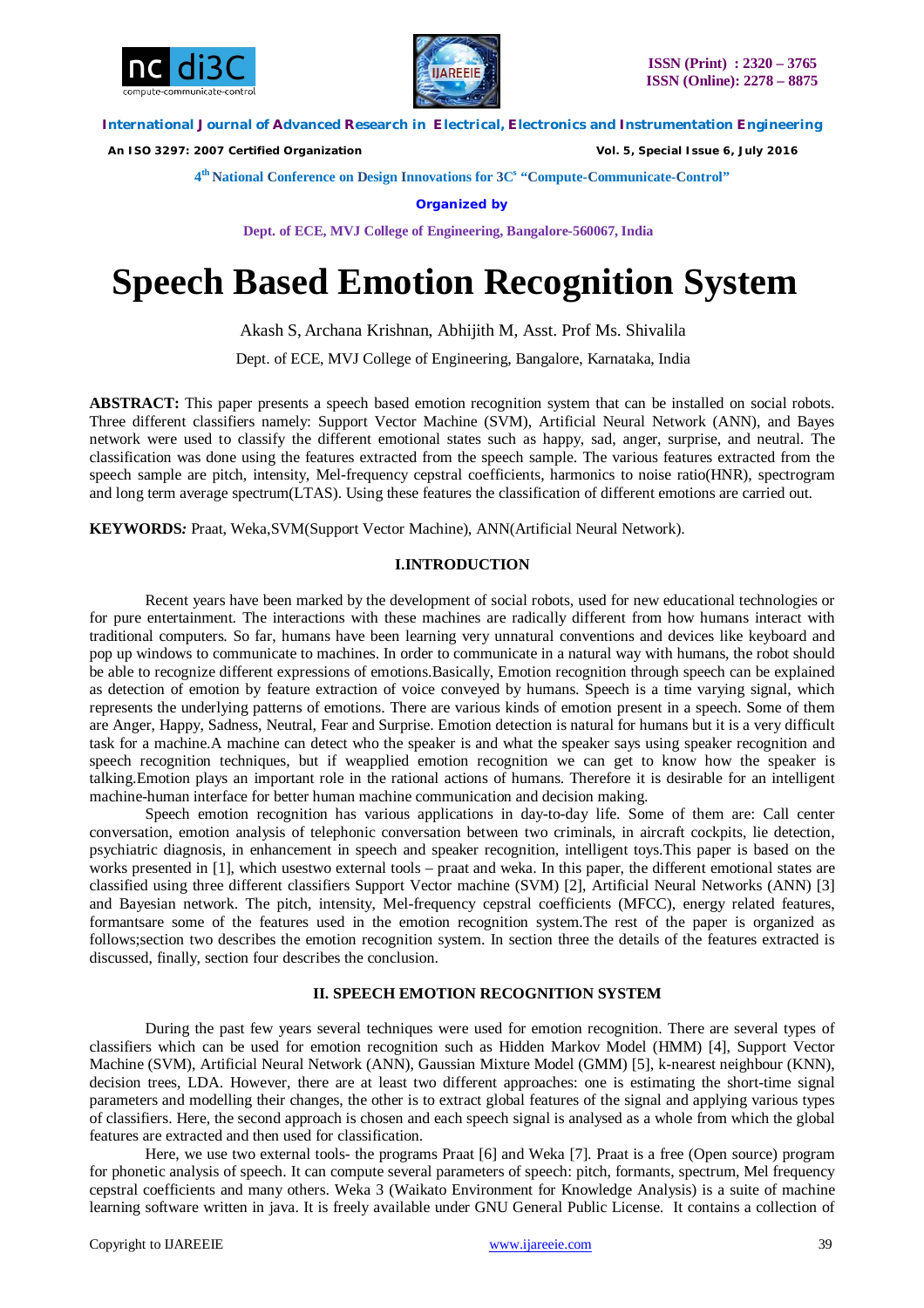



 *An ISO 3297: 2007 Certified Organization Vol. 5, Special Issue 6, July 2016*

## **4 th National Conference on Design Innovations for 3C s "Compute-Communicate-Control"**

## **Organized by**

## **Dept. of ECE, MVJ College of Engineering, Bangalore-560067, India**

visualization tools and algorithms for classification, feature selection, regression modelling and filtration. The basic structure of the system is as illustrated in the figure 1. Basically there are two phases in the system's operation: learning phase and the evaluation phase.In the learning phase, feature selection and the training of classifier is carried out. Here, in this phase, various speech signals of different emotions are fed on to the classifier for training. In the evaluation phase, the trained system is used for emotion recognition.

Learning phase



Evaluation phase



Emotion recognition from speaker's speech is a difficult task because of the following reasons: because of the existence of different sentences, speakers, speaking style, speaking rates variability is introduced, because of which speech features get affected directly. The same utterance may show different emotions. Another problem is that emotion expression depends on the speaker, his or her culture and environment. As the culture and environment gets changed, the speaking style also changes, which is another challenge.

One can also use a high pass filter [3] before feature extraction process to increase the accuracy and reduce noise in the speech sample. All the features obtained in the feature extraction process are not used for classification, instead some of the features are selected and based on those features classifier learning and classification is done. This is illustrated in the block diagram as feature selection for emotion recognition and feature reduction.

# **III.FEATURES EXTRACTED AND CLASSIFIERS USED**

Various parameters of the speech signal can be computed by the program Praat. Some of the parameters that are computed and used in this system for emotion recognition are:

- a) Pitch: is a fundamental frequency of the speech. It is produced by vocal cords. Various algorithms can be used to estimate pitch. Since the pitch exist only the voiced parts of the signal, the resulting waveform would be discontinuous, but smoothing and interpolation functions can be used to overcome this drawback.
- b) Spectrogram: here the speech signal is split into 16ms frame with a 10ms step. Each frame is then fourier transformed to compute the magnitude of the frequency spectrum. The phase is neglected. Then logarithm is taken from the magnitude of the spectrum, and the result is appended to a matrix and this resulting matrix is called spectrogram.
- c) Intensity: it is the instantaneous sound pressure value in dB.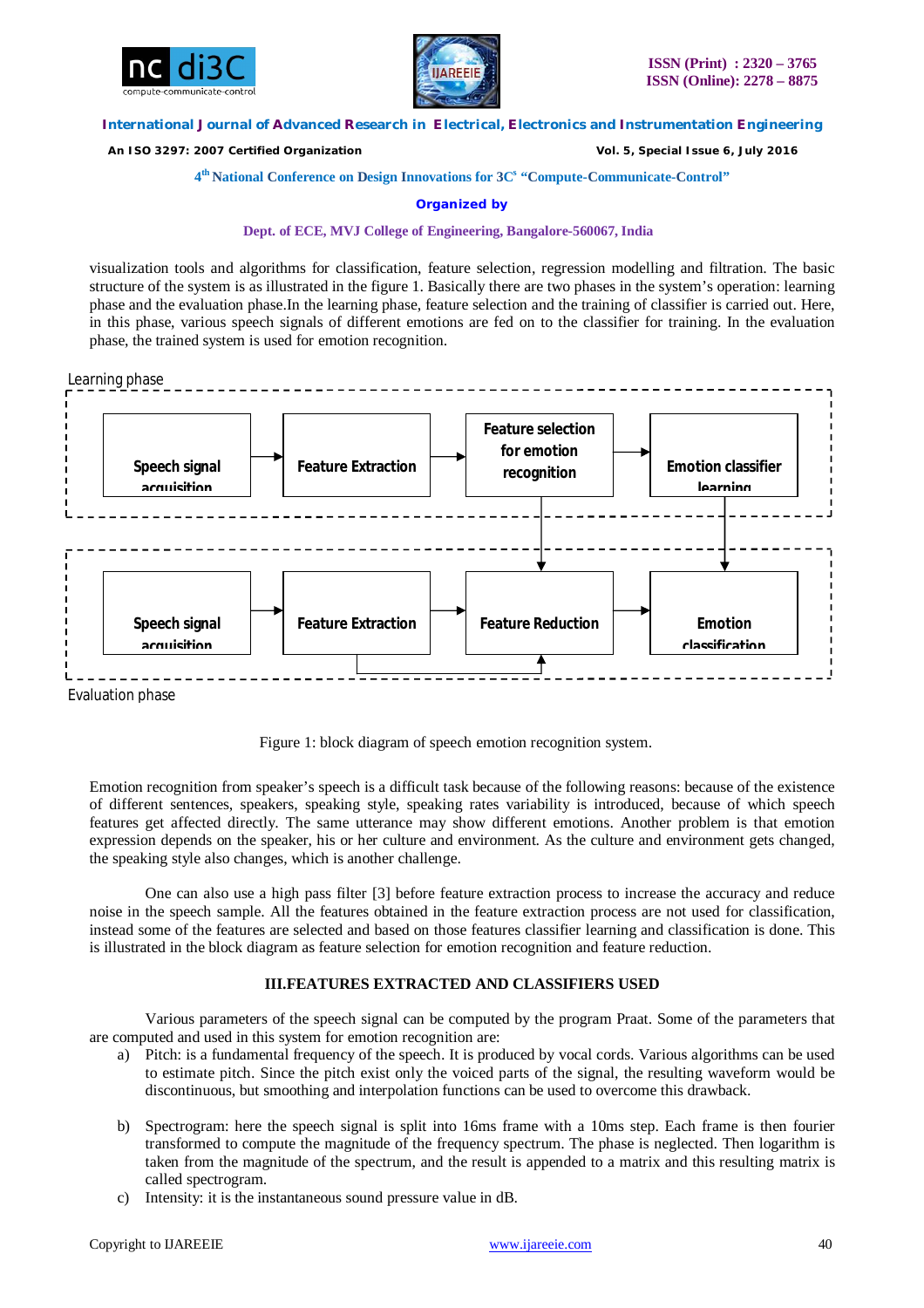



 *An ISO 3297: 2007 Certified Organization Vol. 5, Special Issue 6, July 2016*

**4 th National Conference on Design Innovations for 3C s "Compute-Communicate-Control"** 

## **Organized by**

## **Dept. of ECE, MVJ College of Engineering, Bangalore-560067, India**

- d) Mel-frequency cepstral coefficients (MFCC): they are used for parameterisation of the speech.
- e) Harmonics to noise ratio (HNR): is the energy of the harmonics parts of the signal related to the energy of noise parts and is expressed in dB.
- f) Long-term average spectrum (LTAS): is the averaged logarithmic power spectral density of the voiced parts of the signal with an influence of the pitch corrected away.

Additional vectors are also derived for more information. After generating the various features, the numbers of features are then reduced using weka's ATTRIBUTESELECTION function in the feature selection process.

- The various classifiers used here are:
- 1) Support Vector Machine (SVM): Since it was first proposed, SVM has attracted a high degree of interest in the machine learning research community. SVM is used for pattern recognition and for classification of patterns and it is efficient and simplecomputation for machine learning algorithm.

SVM are a set of related supervisor learning methods for classification and regression. Given a set of training examples, each marked as belonging to one of the two categories, an SVM training algorithm builds a model that predicts whether a new example falls into one category or the other.

2) Artificial Neural Networks (ANN): Artificial representation of human brain that tries to stimulate the learning process of human brain is known as neural networks. It is inspired by biological systems.

ANN's are used to model complex relationships between inputs and outputs and to find patterns in data. ANN is made of interconnected artificial neurons. It learns by example as humans. It is configured through a learning process for a specific application like pattern recognition or data classification. In biological systems, for learning, connections are adjusted that are between neurons. It is true for ANN as well.Neural networks are based on biological brains parallel architecture. Large number of interconnected neurons works in union to solve problems.

3) Bayes Network: A Bayesian network is a probabilistic graphical model that represents a set of random variables and their conditional independencies via a directed acyclic graph.For example, a Bayesian network could represent the probabilistic relationships between diseases and symptoms. Given the symptoms the network can be used to compute the probabilities of presence of various diseases.

All these classifiers were borrowed from weka. Using these classifiers various emotions are recognised. An example of feature extraction of a speech signal using praat is shown in figure 2.



figure 2, feature extraction of an example speech signal using praat.

The basic flowchart of the speech emotion recognition system is shown in figure 4.